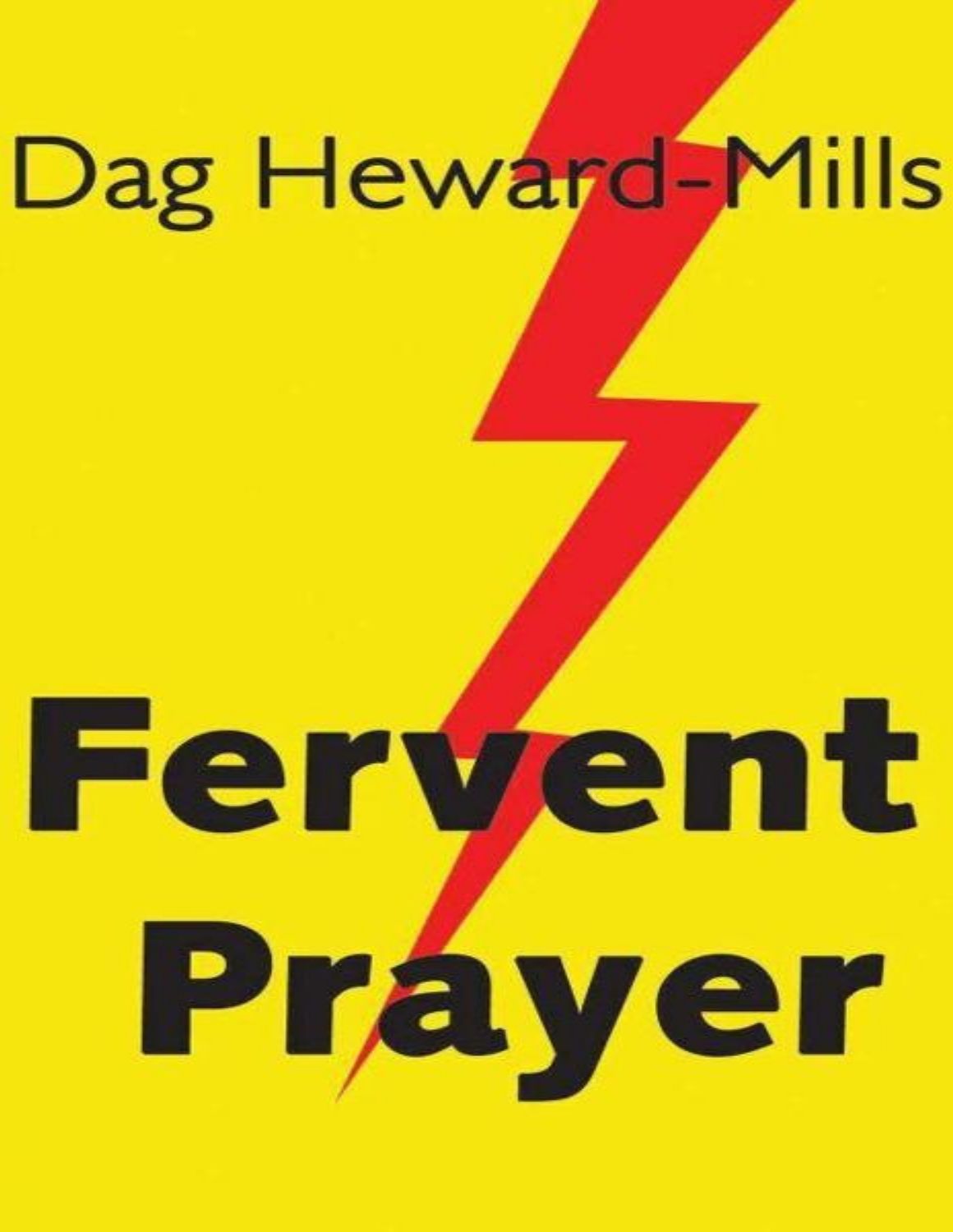# **Fervent Prayer**

- Title [Page](#page-2-0)
- **Chapter 1 Seven [Examples](#page-2-1) of Praying Fervently**
- [Chapter](#page-5-0) 2 Seven Signs of Fervent Prayer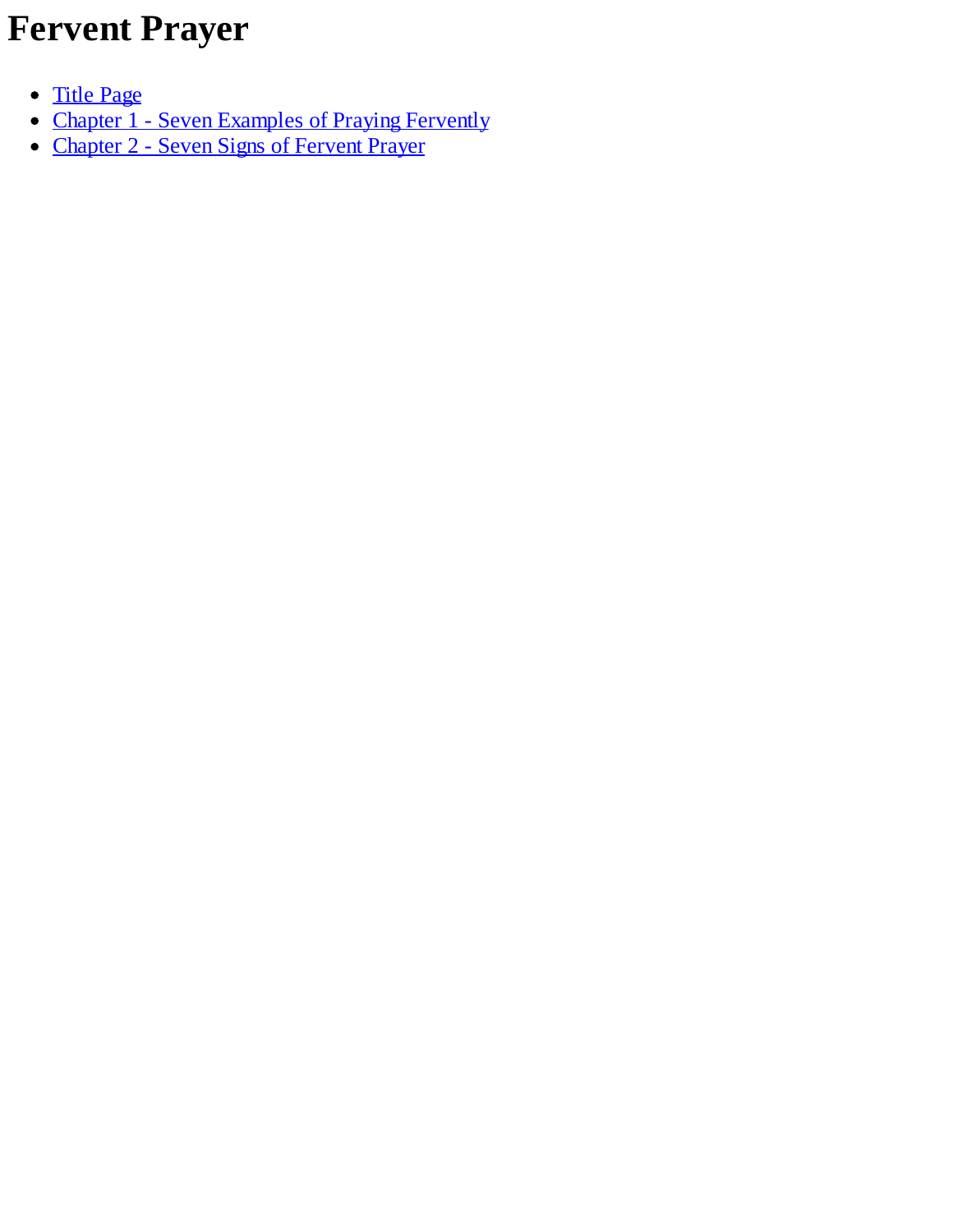### **Fervent Prayer**

by Dag Heward-Mills

\* \* \* \* \*

Copyright 2008 Dag Heward-Mills Published by Dag Heward-Mills on Smashwords.

<span id="page-2-0"></span>E mail Dag Heward-Mills [info@daghewardmillsbooks.org](mailto:info@daghewardmillsbooks.org) [evangelist@daghewardmills.org](mailto:evangelist@daghewardmills.org) Find out more about Dag Heward-Mills at: [http://www.daghewardmills.org](http://www.daghewardmills.org/) <http://www.daghewardmills.org/healingjesuscrusade/> <http://www.daghewardmills.org/lci/>

Unless otherwise stated, all Scripture quotations are taken from the King James Version of the Bible Smashwords Edition, License Notes

This ebook is licensed for your personal enjoyment only. This ebook may not be re-sold or given away to other people. If you would like to share this book with another person, please purchase an additional copy for each recipient. If you're reading this book and did not purchase it, or it was not purchased for your use only, then please return to Smashwords.com and purchase your own copy. Thank you for respecting the hard work of this author.

\* \* \* \* \*

**Contents** Chapter 1 - Seven [Examples](#page-2-1) of Praying Fervently [Chapter](#page-5-0) 2 - Seven Signs of Fervent Prayer

\* \* \* \* \*

## **Chapter 1 - Seven Examples of Praying Fervently**

<span id="page-2-1"></span>Praying fervently is one of the conditions for effective prayer. To pray fervently means to pray ardently, with passion and feeling. The word fervent means passionate, enthusiastic, zealous, fanatical, impassioned, keen, avid, burning, ardent and eager.

If someone is watching you pray, he should be able to describe your prayer with one of the words you just read. Here are Bible examples of people whose fervent prayers yielded great results.

### **1. Elijah's ardent prayer as he bent over asking for rain, remains the most well known example of fervent prayer.**

And Elijah said unto Ahab, Get thee up, eat and drink; for there is a sound of abundance of rain. So Ahab went up to eat and to drink. And Elijah went up to the top of Carmel; and HE CAST HIMSELF DOWN UPON THE EARTH, AND PUT HIS FACE BETWEEN HIS KNEES. And said to his servant, Go up now, look toward the sea. And he went up, and looked, and said, There is nothing. And he said, Go again seven times.

And it came to pass at the seventh time, that he said, Behold, there ariseth a little cloud out of the sea,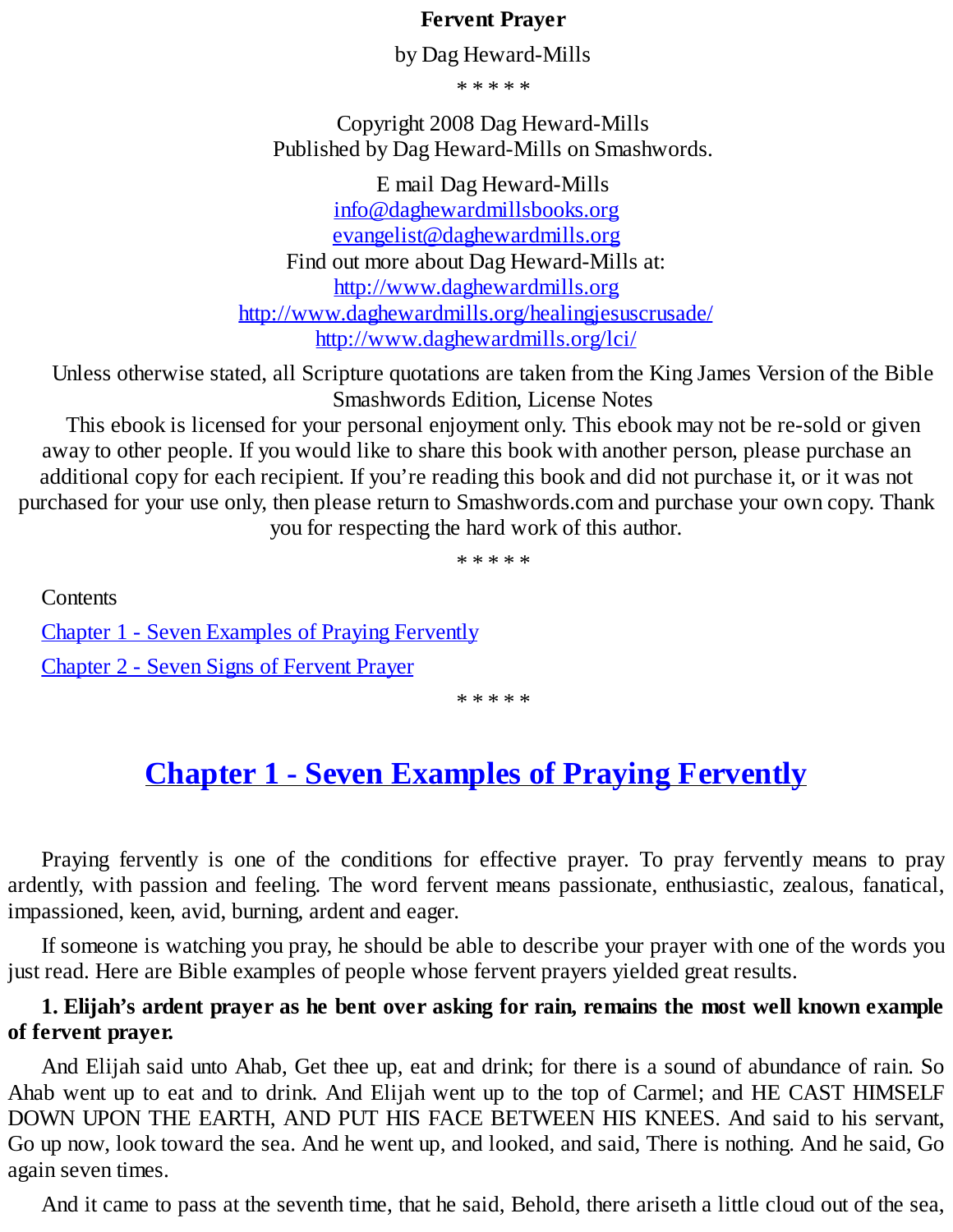like a man's hand. And he said, Go up, say unto Ahab, Prepare thy chariot, and get thee down, that the rain stop thee not. And it came to pass in the mean while, that the heaven was black with clouds and wind, and there was a great rain. And Ahab rode, and went to Jezreel. And the hand of the Lord was on Elijah; and he girded up his loins, and ran before Ahab to the entrance of Jezreel.

1 Kings 18:41-46

This is the classic example of fervent prayer that was spoken of by James. I see you praying fervently to release the rain of God's blessing on your ministry! Look at the example of Elijah as he prayed to God for rain.

### **2. Hannah's tearful emotional prayer for a child also yielded fantastic results.**

So Hannah rose up after they had eaten in Shiloh, and after they had drunk. Now Eli the priest sat upon a seat by a post of the temple of the LORD. And she was in bitterness of soul, and prayed unto the LORD, and wept sore.

And she vowed a vow, and said, O LORD of hosts, IF THOU WILT INDEED LOOK ON THE AFFLICTION OF THINE HANDMAID, AND REMEMBER ME, AND NOT FORGET THINE HANDMAID, BUT WILT GIVE UNTO THINE HANDMAID A MAN CHILD, THEN I WILL GIVE HIM UNTO THE LORD ALL THE DAYS OF HIS LIFE, AND THERE SHALL NO RAZOR COME UPON HIS HEAD. And it came to pass, as she continued praying before the LORD, that Eli marked her mouth. Now Hannah, she spake in her heart; only her lips moved, but her voice was not heard: therefore Eli thought she had been drunken. And Eli said unto her, How long wilt thou be drunken? put away thy wine from thee. And Hannah answered and said, No, my lord, I am a woman of a sorrowful spirit: I have drunk neither wine nor strong drink, but have poured out my soul before the LORD. Count not thine handmaid for a daughter of Belial: for out of the abundance of my complaint and grief have I spoken hitherto.

Then Eli answered and said, Go in peace: and the God of Israel grant thee thy petition that thou hast asked of him. And she said, Let thine handmaid find grace in thy sight. So the woman went her way, and did eat, and her countenance was no more sad.

1 Samuel 1:9-20

Hannah was in serious trouble. She desperately needed a breakthrough. She didn't just doodle and dawdle. To doodle and dawdle means to hang around, loiter, waste time and to make wavy impressions. She was dead serious about what she wanted from God. Dear pastor, fervent prayer will make you give birth to a new dimension in ministry.

### **3. Jacob's all-night wrestling prayer yielded tremendous results.**

And Jacob was left alone; and there WRESTLED A MAN with him until the breaking of the day.

Genesis 32:24

Jacob was blessed and so was his seed. Several thousand years have gone by but the fruit of this fervent prayer is evident for all to see. Israel still stands as one of the most favoured nations on the earth.

### **4. Moses' burning prayer for victory over Amalek, is another example of fervent prayer.**

Then came Amalek, and fought with Israel in Rephidim. And Moses said unto Joshua, Choose us out men, and go out, fight with Amalek: to morrow I will stand on the top of the hill with the rod of God in mine hand. So Joshua did as Moses had said to him, and fought with Amalek: and Moses had said to him, and fought with Amalek: and Moses, Aaron, and Hur went up to the top of the hill. And it came to pass, when MOSES HELD UP HIS HAND, THAT ISRAEL PREVAILED: and when he let down his hand, Amalek prevailed. But Moses' hands were heavy; and they took a stone, and put it under him, and he sat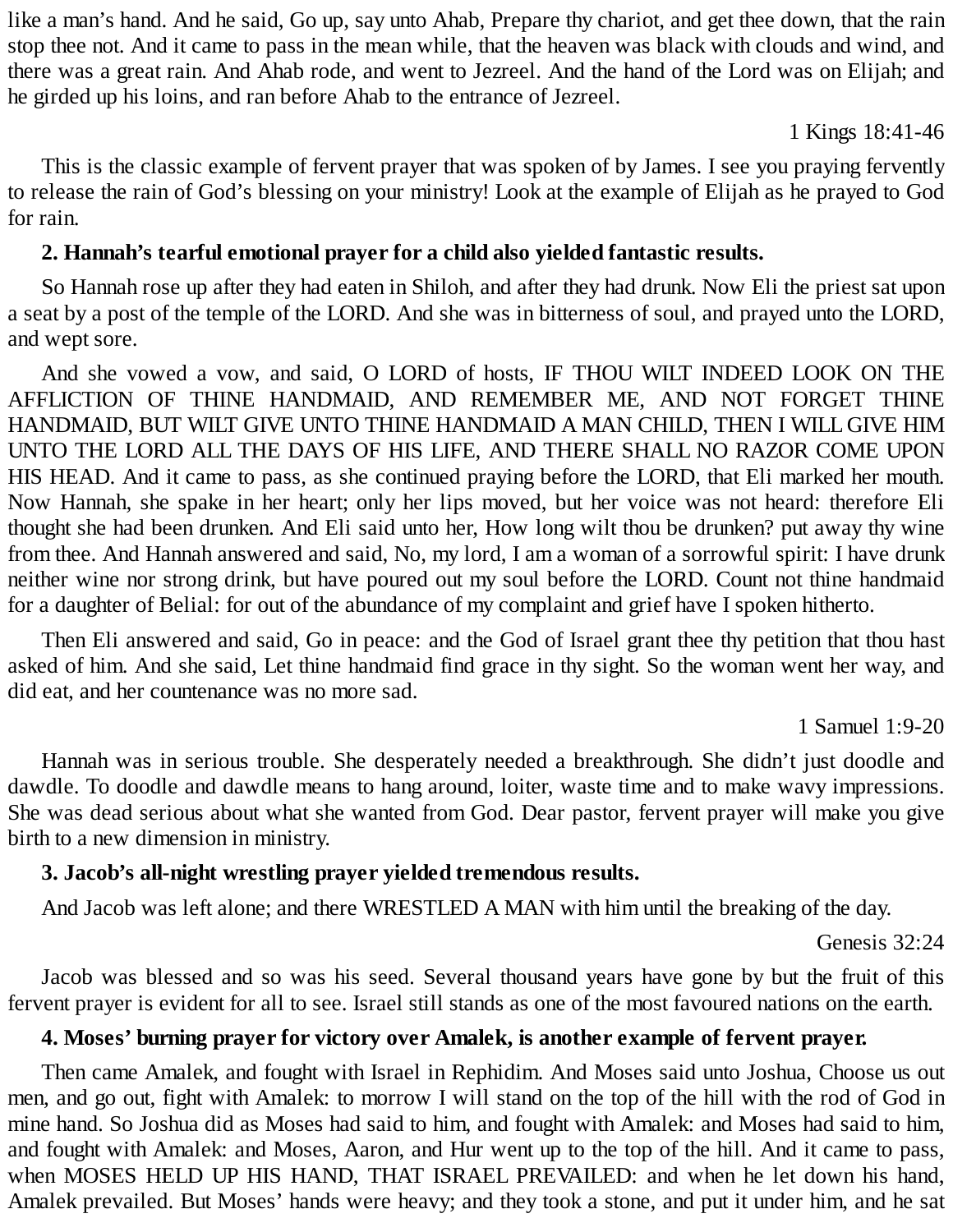thereon; and Aaron and Hur stayed up his hands, the one on the one side, and the other on the other side; and his hands were steady until the going down of the sun.

Exodus 17:8-12

When your children's lives are at stake you cannot afford to laze about. Doodling prayers never helped anyone!

### **5. David's passionate request that the Holy**

### **Spirit be not withdrawn from him was another example of a fervent prayer.**

Have mercy upon me, O God, according to thy lovingkindness: according unto the multitude of thy tender mercies blot out my transgressions. Wash me thoroughly from mine iniquity, and cleanse me from my sin. For I acknowledge my transgressions: and my sin is ever before me. Against thee, thee only, have I sinned, and done this evil in thy sight: that thou mightest be justified when thou speakest, and be clear when thou judgest. Behold, I was shapen in iniquity; and in sin did my mother conceive me. Behold, thou desirest truth in the inward parts: and in the hidden part thou shalt make me to know wisdom. Purge me with hyssop, and I shall be clean: wash me, and I shall be whiter than snow. Make me to hear joy and gladness; that the bones which thou hast broken may rejoice. Hide thy face from my sins, and blot out all mine iniquities. Create in me a clean heart, O God; and renew a right spirit in me.

CAST ME NOT AWAY FROM THY PRESENCE; AND TAKE NOT THY HOLY SPIRIT FROM ME.

Psalm 51:1-11

David knew what it meant if the Holy Spirit were to leave him. He couldn't afford to have that happen.

God does listen to passionate fervent prayers. He looks disdainfully at Christians who while away time just waiting for the prayer meeting to end.

### **6. The New Testament Church prayed fervently for the power of the Holy Spirit to be upon their leaders.**

And being let go, they went to their own company, and reported all that the chief priests and elders had said unto them. And when they heard that, they lifted up their voice to God with one accord, and said, Lord, thou God, which hast made heaven, and earth, and the sea, and all that in them is: By stretching forth thine hand to heal; and that signs and wonders may be done by the name of thy holy child Jesus. And when they had prayed, the place was shaken where they were assembled together; and they were all filled with the Holy Ghost, and they spake the word of God with boldness.

Acts 4:23,24,30,31

God heard their prayer and look at the results. When a church begins to pray fervently there are always results. Sometimes, I look at people who claim to be having a prayer meeting. Some of them are sleeping and others are just whiling away the time. How would you feel if someone fell asleep whilst talking to you? You would think that he is either disrespectful or very uninterested in you.

### **7. Jesus prayed passionately for the will of God to be done in his life.**

Who in the days of his flesh, when he had offered up prayers and supplications with strong crying and tears unto him that was able to save him from death, and was heard in that he feared.

Hebrews 5:7

The evidence of this was when he began to sweat blood. Fervent prayer always works. The ministry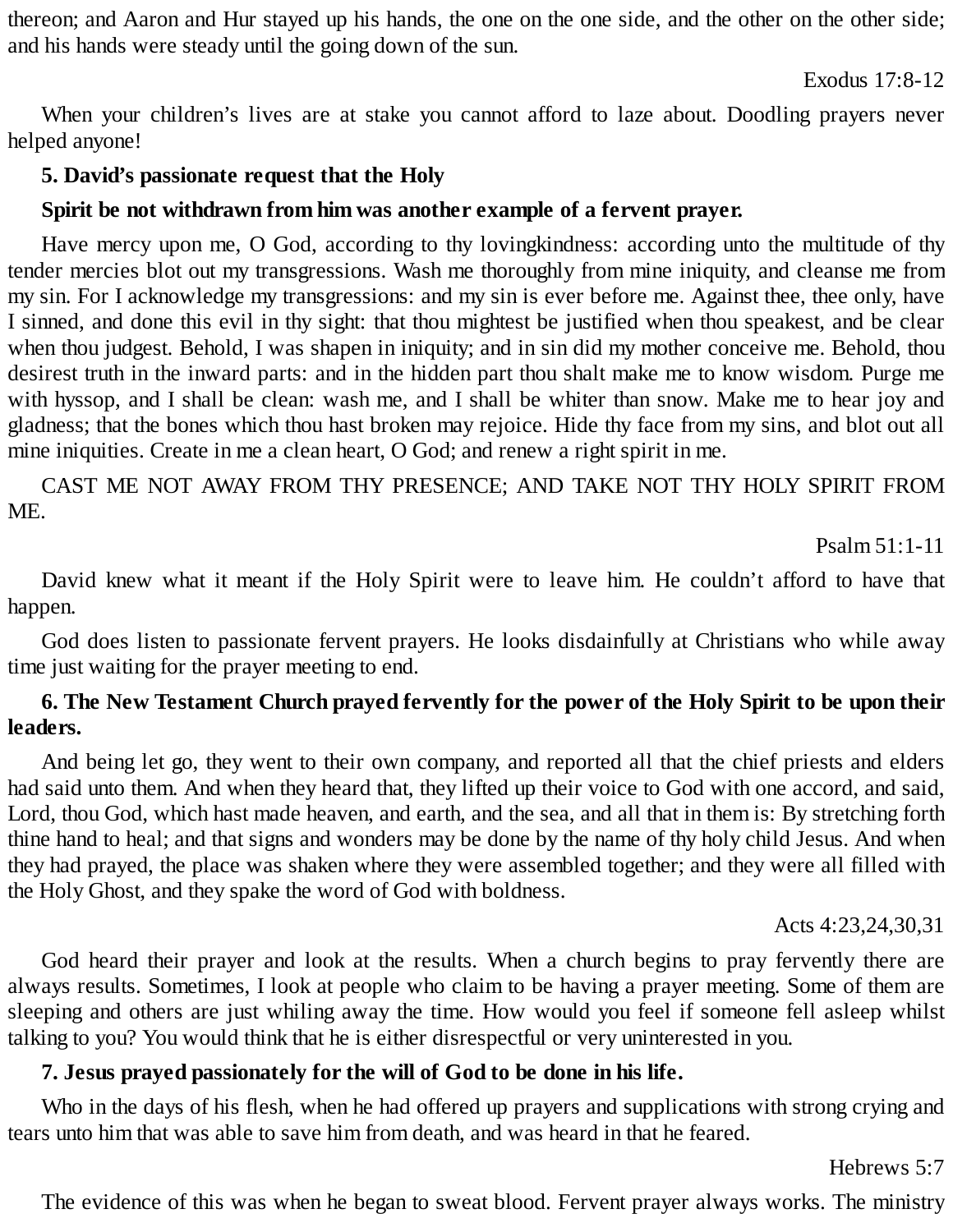of Jesus was a great success! You will have great success in your ministry when you learn how to pray fervently. Whenever you don't know what to do, do what Jesus did. Jesus shouted when he prayed! Jesus prayed until he was sweating! Read it for yourself!

**And being in an agony he prayed more earnestly: and his sweat was as it were great drops of blood falling down to the ground.**

**Luke 22:44**

### **Chapter 2 - Seven Signs of Fervent Prayer**

### <span id="page-5-0"></span>**The EFFECTUAL fervent prayer of a righteous man availeth much.**

### **James 5:16**

If your prayer is fervent, I assure you that you will have great results. Not all prayers are effective prayers. Some prayers are what I call doodling and dawdling prayers. Certainly, doodling and dawdling do not show fervency in prayer!

Since fervency in prayer is so important to achieve results, how can you know that you are praying fervently? I want to show you seven signs of fervent prayer. As usual, the best examples are in the Bible.

### **1. The Posture**

The ministry of Elijah has the most famous example of fervent prayer. It is interesting to note his posture when he prayed.

### **And Elijah went up to the top of Carmel; and he**

### **CAST HIMSELFDOWN upon the earth, and put his FACE BETWEEN HIS KNEES.**

### **1 Kings 18:42**

Begin to observe yourself and those around you at prayer meetings. What is their posture? Your posture speaks volumes about the kind of prayer you are engaged in.

### **2. A Lifted Voice**

When Jesus was on earth He prayed with loud cries and tears. Are your prayers soft or loud? Jesus prayed with strong cries and tears.

I prefer to follow the example of Jesus!

**Who in the days of his flesh, when he had offered up prayers and supplications with STRONG CRYING and TEARS unto him that was able to save him from death, and was heard in that he feared;**

### **Hebrews 5:7**

There are no meaningless details in the Bible. These things were written for our example. Let us learn from the heroes of faith.

### **3. Weeping**

Several Bible characters wept whilst they prayed. Our Lord Jesus was the best example. Jesus offered up prayers with tears. There is nothing wrong with weeping whilst you pray. Jesus prayed fervent prayers and was heard by His Father.

Another famous prayer warrior was Hannah. Hannah was the mother of Samuel. The Bible describes her prayer time in graphic detail.

### **And she was in bitterness of soul, and PRAYED UNTO THE LORD, AND WEPT SORE.**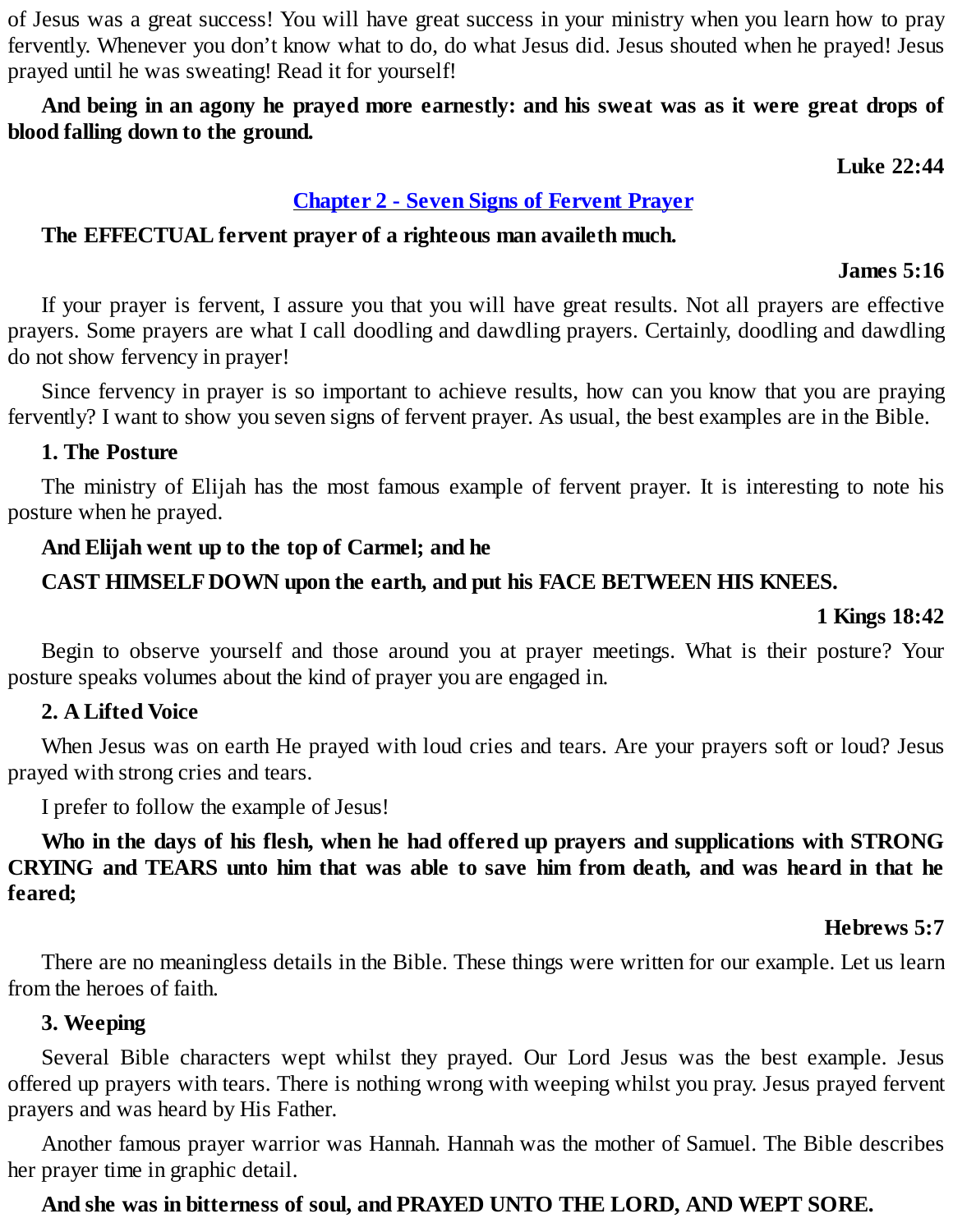### **4. Exhaustion**

Physical energy may be exacted from you when you pray. Jacob prayed all night. That must have been tiring.

Jesus also prayed till everyone around Him fell asleep.

**And he cometh (after praying) and findeth his disciples asleep…**

**Matthew 26:40**

Moses prayed so hard that people had to help him lift up his hands.

**But Moses hands were heavy: and they took a stone and put it under him, and he sat thereon and Aaron and Hur stayed up his hands…**

**Exodus 17:12**

### **5. Quiet Groaning**

### **And it came to pass, that she continued praying before the Lord, that Eli marked her mouth. Now Hannah, SHE SPAKE IN HER HEART; ONLY HER LIPS MOVED.**

### **1 Samuel 1:12**

This was definitely an example of fervent prayer. This woman prayed passionately for a child. There was no shouting or screaming.

The Bible says that Eli could not hear what she was praying about. He even thought she was drunk. This is what I call quiet groaning.

Jesus was another example of someone who groaned in prayer.

### **When Jesus therefore saw her weeping, and the Jews also weeping which came with her, HE GROANED IN THE SPIRIT, and was troubled.**

### **John 11:33**

### **6. Inner Determination**

Determination is not easily manifested. It is a quiet resolve to pray until something happens. Anyone who is determined to pray until something happens is a passionate or fervent prayer warrior.

### **And he said, Let me go, for the day breaketh. And he said, I WILL NOT LET THEE GO, EXCEPT THOU BLESS ME.**

### **Genesis 32:26**

People who come for prayer meetings without a determination to receive something from God often doodle and dawdle until the meeting is over. Be determined to get answers for all your prayer requests!

### **7. Desperate Language**

If you study the prayers of David as recorded in the Psalms you will find the language of a desperate man. David was a man who was looking for God's help; a man reaching out frantically for the hand of God. Remember this: *God listens to every word you say.* The words you speak matter!

Look at one example of King David's prayers.

**In thee O Lord, do I put my trust; LET ME NEVER BE ASHAMED: deliver me in thy righteousness. Bow down thine ear to me; DELIVER ME SPEEDILY: be thou my strong rock, for**